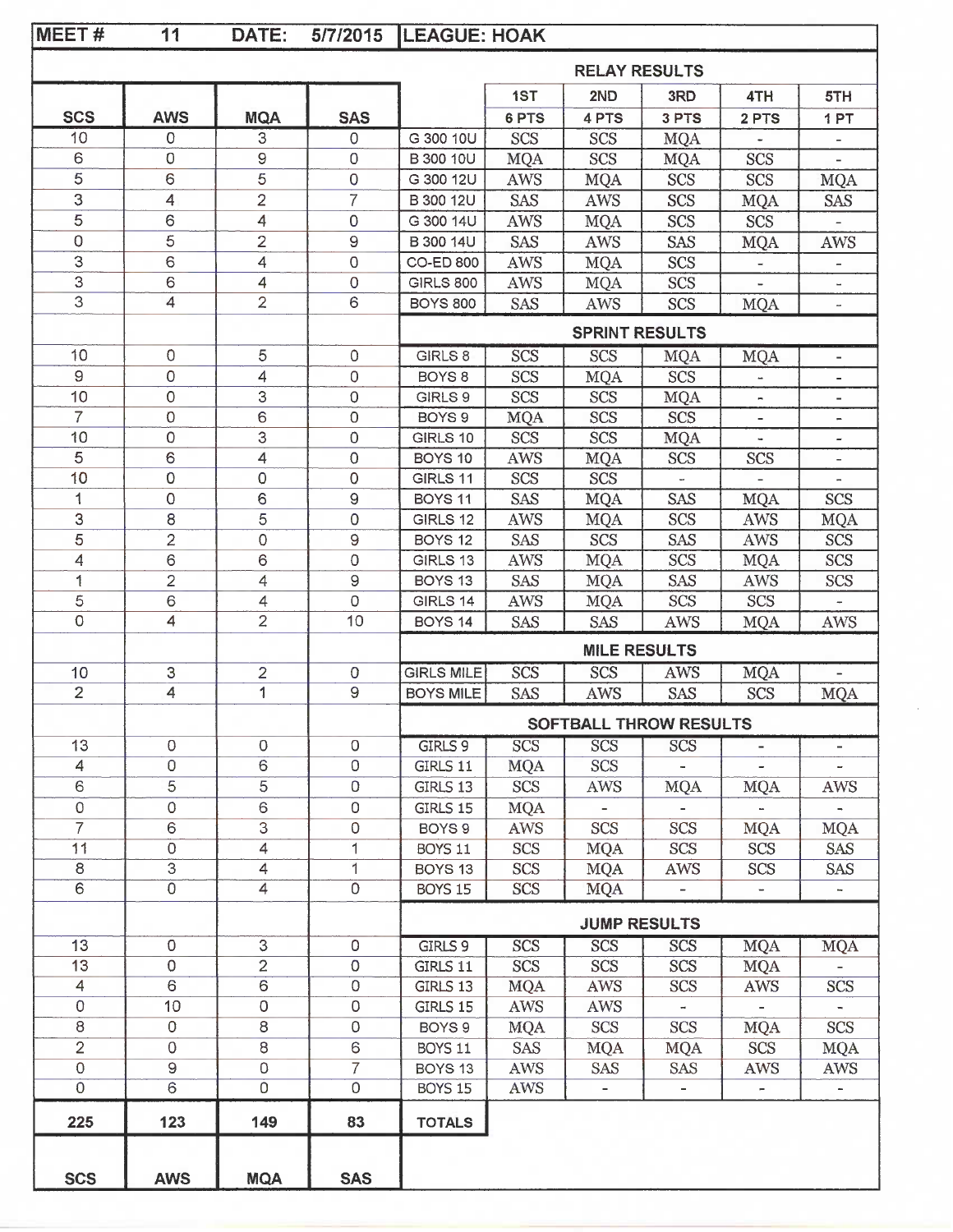|                   |                         | <b>TRACK SHEET</b>        | 300 RELAYS MEET #          | DATE:<br>11             | $5 - 7 - 15$                 |                              |
|-------------------|-------------------------|---------------------------|----------------------------|-------------------------|------------------------------|------------------------------|
|                   | 1                       | $\overline{2}$            | 3                          | 4                       | $5\overline{)}$              | 6                            |
| G 10U             | <b>Allen</b><br>$-54.1$ | SCS<br>$-54.5$            | $\n  max - 58.9\n$         | $\blacksquare$          | $\overline{\phantom{0}}$     | w                            |
| <b>B</b> 10U      | MQA<br>$-52.8$          | SCS<br>$-56.4$            | $-57.5$<br>MQA             | $-58.9$<br>SCS          | me.                          |                              |
| G 12U             | $A\omega$ 5<br>$-46.3$  | $-46,4$<br>MQA            | 5c <sub>5</sub><br>$-46.4$ | SCS<br>$-52.0$          | $maa - 59.2$                 | m                            |
| <b>B</b> 12U      | <b>SAS</b><br>$-46.7$   | $-48.4$<br>Aws            | $-48.5$<br>SCS             | $-48.7$<br>Mlan         | SAS.<br>$-51.6$              |                              |
| G 14U             | AWS<br>$-45.3$          | $-48.4$<br>MQA            | $-55.5$<br>555             | SCS<br>$-101.1$         |                              |                              |
| <b>B 14U</b>      | SAS<br>$-40.6$          | $-41.2$<br>AWS            | $-41.7$<br><b>SAS</b>      | $maA - 42.2$            | $Aws - 43.7$                 |                              |
|                   |                         |                           | <b>SPRINTS</b>             |                         |                              |                              |
| GIRLS 8           | 5.32<br>$-10.0$         | $SCS = 10.6$              | $MQR = 10.7$               | $MQR - 11.8$            |                              |                              |
|                   | Katra L                 | $Choroser$ $P$            | Alvira M                   | Cone. C                 |                              |                              |
|                   | $SCS = 10.5$            | $MQR - H.0$               | $SCS = 12.2$               |                         |                              |                              |
| BOYS <sub>8</sub> | Stadler, M              |                           | Bellanger A Herdman, E     |                         |                              |                              |
|                   | $SCS = 12.6$            | $5C5 - 1400$              | $mQA - 15.$                | ÷.                      | $\overline{\phantom{m}}$     |                              |
| GIRLS 9           | Jou, G                  | Maneuso J                 |                            |                         |                              |                              |
|                   | $MBA = 12.0$            |                           | $Orzeszck$ , $F$           | $\rightarrow$           |                              |                              |
| BOYS <sub>9</sub> |                         | $SCS - 12.7$              | $SCS = 13.8$               |                         |                              |                              |
|                   | Motley 2                | Berkhouat. J              | Iovin, C                   |                         |                              |                              |
|                   | GIRLS 10 5 $CS = 12.2$  | $565 - 13.0$              | $M = 13.6$                 | $\mathbf{m}$ .          | aşı,                         | ÷                            |
|                   | $Lack: \in$             | Backus, N                 | Dunn, K                    |                         |                              |                              |
| <b>BOYS 10</b>    | AWS - 11.8              | MGA 721                   | $5CS -14.1$                | $-14.4$<br>SCS          |                              |                              |
|                   | $Na2$ itto $N$          | Alvira A                  | Charoser D                 | Davis<br>A              |                              |                              |
| $GIRLS$ 11        | $565 - 12.4$            | $SCS = 12.6$              |                            |                         | œ                            |                              |
|                   | Dodson<br>$\tau$        | Katra E                   |                            |                         |                              |                              |
| <b>BOYS 11</b>    | $SBS - 11.8$            | MQA 72.1                  | $JAS = 12.3$               | $MQA =  A $             | $505 - 12.9$                 | $\blacksquare$               |
|                   | Mobil G                 | Dallas, D                 | Johnson, N                 | $\mathbb D$<br>Cromer   | Mazaai<br>$\mathcal{Q}$      |                              |
| GIRLS $12$        | ALS-11.2                | $M(99 - 11.3)$            | $SCS - 11.4$               | AWS<br>$71-7$           | $MQR = 12.1$                 | $\overline{\phantom{a}}$     |
|                   | Harrigan A              | Alvira, M                 | Choroser B                 | Maywalt C               | Laurie Y                     |                              |
| <b>BOYS 12</b>    | SAS<br>$-1110$          | $565 - 11.1$              | $SAS = 12.0$               | AWS - 12.1              | $565 - 12.3$                 | $\qquad \qquad \blacksquare$ |
|                   | Pompey<br>1)            | $Ra+h$ , $C$              | Jemison M                  | Marabella C Carney,     |                              |                              |
| GIRLS $13$        | $AwS = 10.9$            | $MQQ^{-1}1.2$             | $565 - 11.4$               | $MQR = 11.6$            | 565<br>$-11.8$               | $\overline{\phantom{0}}$     |
|                   | Johnsen                 | Bete<br>A                 | Seifert<br>€               | Ferraraccio S           | Mahar<br>$\sqrt{1}$          |                              |
| <b>BOYS 13</b>    | $SRS - 9.8$             | $MQA - 10.1$              | 5AS<br>7/0.3               | Aws<br>11.8             | $x_{s}$<br>$-14.8$           | $\rightarrow$                |
|                   | Boyland J               | miller N                  | Boyland T                  | Bay-Chena D Singleton B |                              |                              |
| GIRLS $14$ $AW5$  | 11.8                    | MQA-12.1                  | SCS<br>716.2               | SCS<br>716.3            |                              |                              |
|                   | $Enstice$ $M$           | Smith, G                  | Huddy B                    | Fish<br>$\bigcap$       |                              |                              |
| <b>BOYS 14</b>    | $545 - 9.5$             | $5AS - 9.8$               | $A\omega S = 10.0$         | $MGA - 10.3$            | AWS<br>$-11.2$               | $\rightarrow$                |
|                   | Romero-Hortzk           | $b-h_1+c$                 | Kowakzewski C              | Riley M                 | Thompson B                   |                              |
|                   |                         |                           | <b>MILE</b>                |                         |                              |                              |
| <b>GIRLS</b>      | SCS<br>$-445.6$         | $SCS = US0.6$             | $Mws - 455.8$              | $MQR - 715.2$           | $\overline{\phantom{0}}$     | m                            |
|                   | Kruszka, C              | Choroser B                | McNamara, X                | Zdzinski M              |                              |                              |
| <b>BOYS</b>       | SAS<br>$-544.8$         | $AwS = 552.7$             | $SRS = SS4.6$              | SCS<br>$-1006.7$        | MOA<br>$-0.17.9$             | w.                           |
|                   | Dour S                  | Bay-Cheng J               | Masrour, A                 | Rath,<br>$C_{\rm out}$  | Riley m                      |                              |
|                   |                         |                           | 800 RELAYS                 |                         |                              |                              |
| CO-ED             | AWS<br>- 206.1/ Mag     | $-217.5$                  | SCS<br>$-221.6$            | $\blacksquare$          | $\qquad \qquad \blacksquare$ | -                            |
| <b>GIRLS</b>      | AWS<br>$-209.6$         | $-321.4$<br>$M \otimes M$ | scs<br>$-232 - 1$          | -                       | ÷                            | m.                           |
| <b>BOYS</b>       | <b>SAS</b><br>$-156.8$  | AWS<br>$-204.3$ SCS       | $-221.8$ Man               | $-232.8$                | uo.                          | ۰                            |